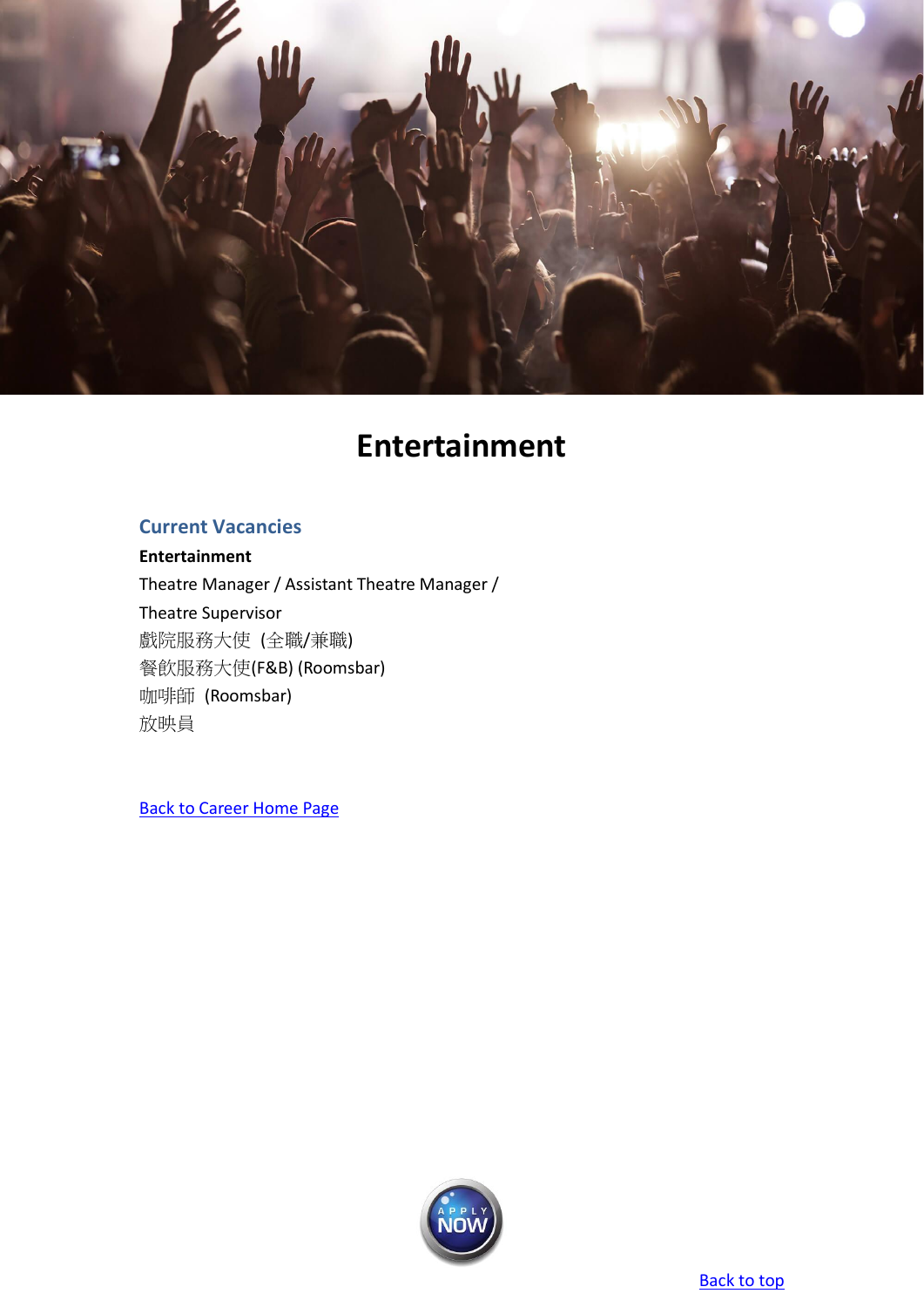

# <span id="page-1-0"></span>**Theatre Manager / Assistant Theatre Manager /**

# **Theatre Supervisor**

# <span id="page-1-1"></span>**Responsibilities:**

- Provide key support to the Operations Manager on cinema operations related matters
- In charge of the Cinema (include F & B); formulate, execute and review operating procedures and standards for the Cinema and F&B area
- Perform and monitor daily cinema operations including manpower arrangement, recruitment, payroll, roster & show-time scheduling, staff coaching, stock & cost control and etc.
- Lead the team to deliver excellent customer service
- Handle enquires and complaints in a professional manner
- Maintain all equipment and fixtures to ensure good working order and condition

# **Requirements:**

- University or College graduate
- At least 5 years working experience in cinema operations or operations in related businesses
- In-depth knowledge of hospitality and customer service management will be a plus
- Self-motivated, customer-oriented, energetic, hardworking and presentable
- Good command of both written & spoken English and Chinese

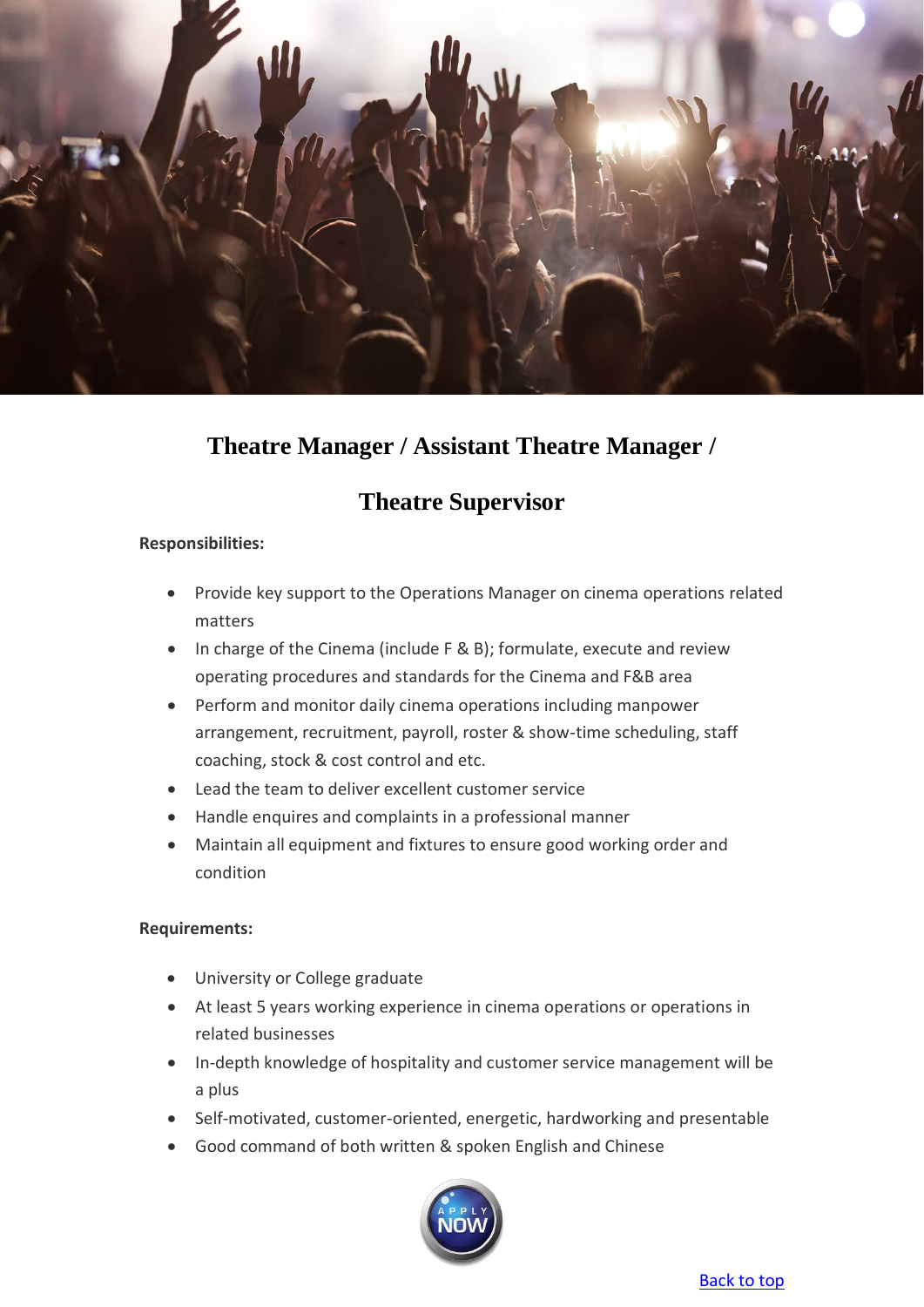

戲院服務大使 **(**全職**/**兼職**)**

### <span id="page-2-0"></span>職責**:**

- 提供優質客戶服務及處理顧客查詢
- 負責戲院日常事務、售票、帶位、驗票和散場工作
- 戲院內所有操作安排

### 要求**:**

- 中五或以上程度,具有基本中英文的溝通能力
- 對客戶服務工作有熱誠
- 需要輪班工作

### 工作地點:

銅鑼灣、中環、 屯門、馬鞍山、尖沙咀、荃灣、將軍澳

# 全職員工褔利包括**:**

新人獎金\$5,000 | 港島區津貼 | 每月 6 天休息日 | 勤工獎 | 夜間工作津貼 | 借 舖津貼|年終獎金|有薪年假|婚假|恩恤假|醫療福利|員工購物優惠|良 好晉升機會|完善培訓計劃

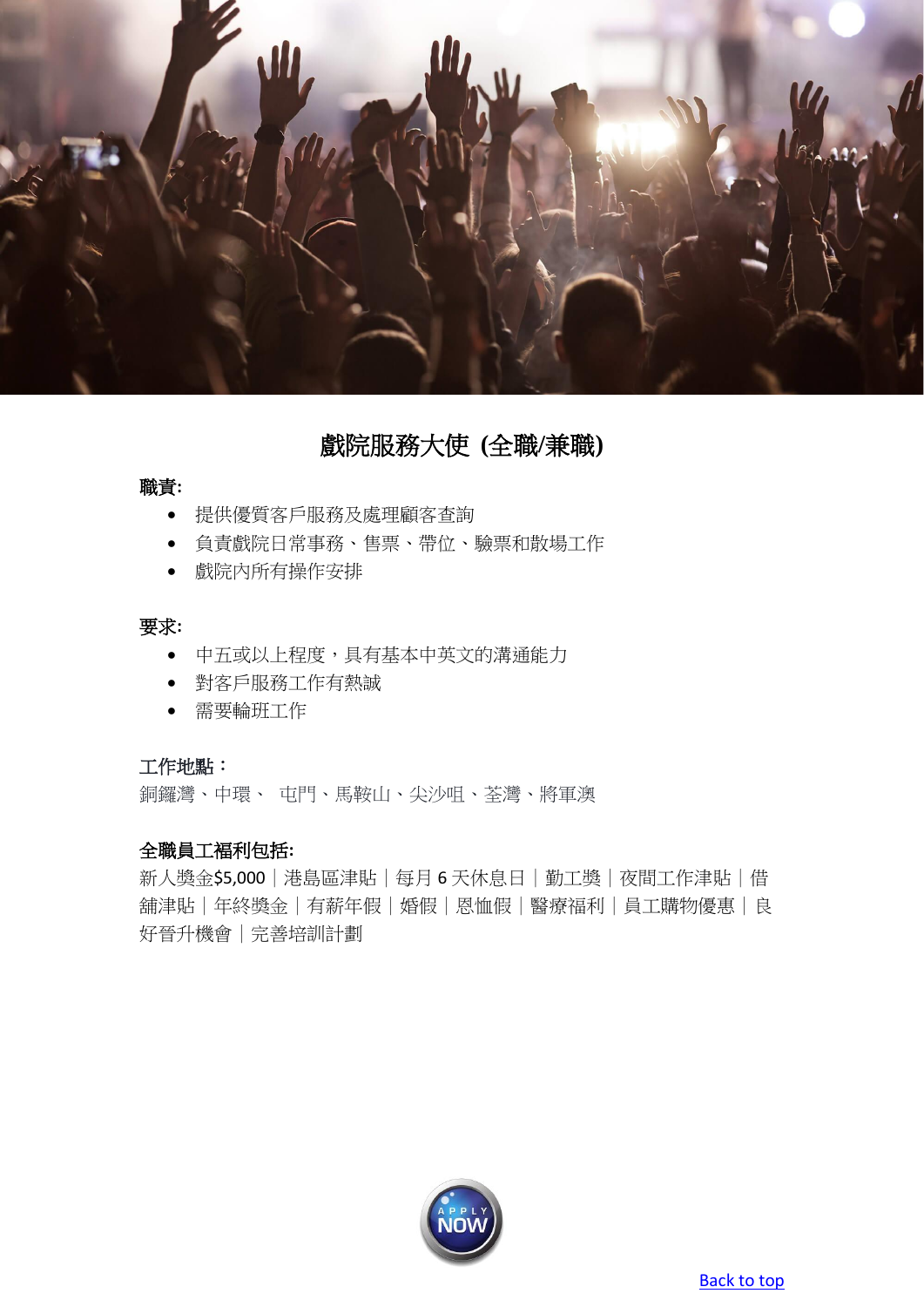

# 餐飲服務大使**(F&B) (Roomsbar)**

# <span id="page-3-0"></span>職責**:**

- 提供優質客戶服務
- 協助提供餐飲服務,調配飲品,製作簡單食物
- 保持廚房整潔安全,以確保日常運作順暢

#### 要求**:**

- 中五或以上程度,具有基本中英文的溝通能力
- 對客戶服務工作有熱誠
- 需要輪班工作
- 具豐富經驗者將獲考慮為餐飲服務主管

# 工作地點:

銅鑼灣、中環、 屯門、馬鞍山、尖沙咀、荃灣、將軍澳

# 褔利**:**

新人獎金\$5,000|港島區津貼|每月 6 天休息日|勤工獎|夜間工作津貼|借 舖津貼|年終獎金|有薪年假|婚假|恩恤假|醫療福利|員工購物優惠|良 好晉升機會|完善培訓計劃

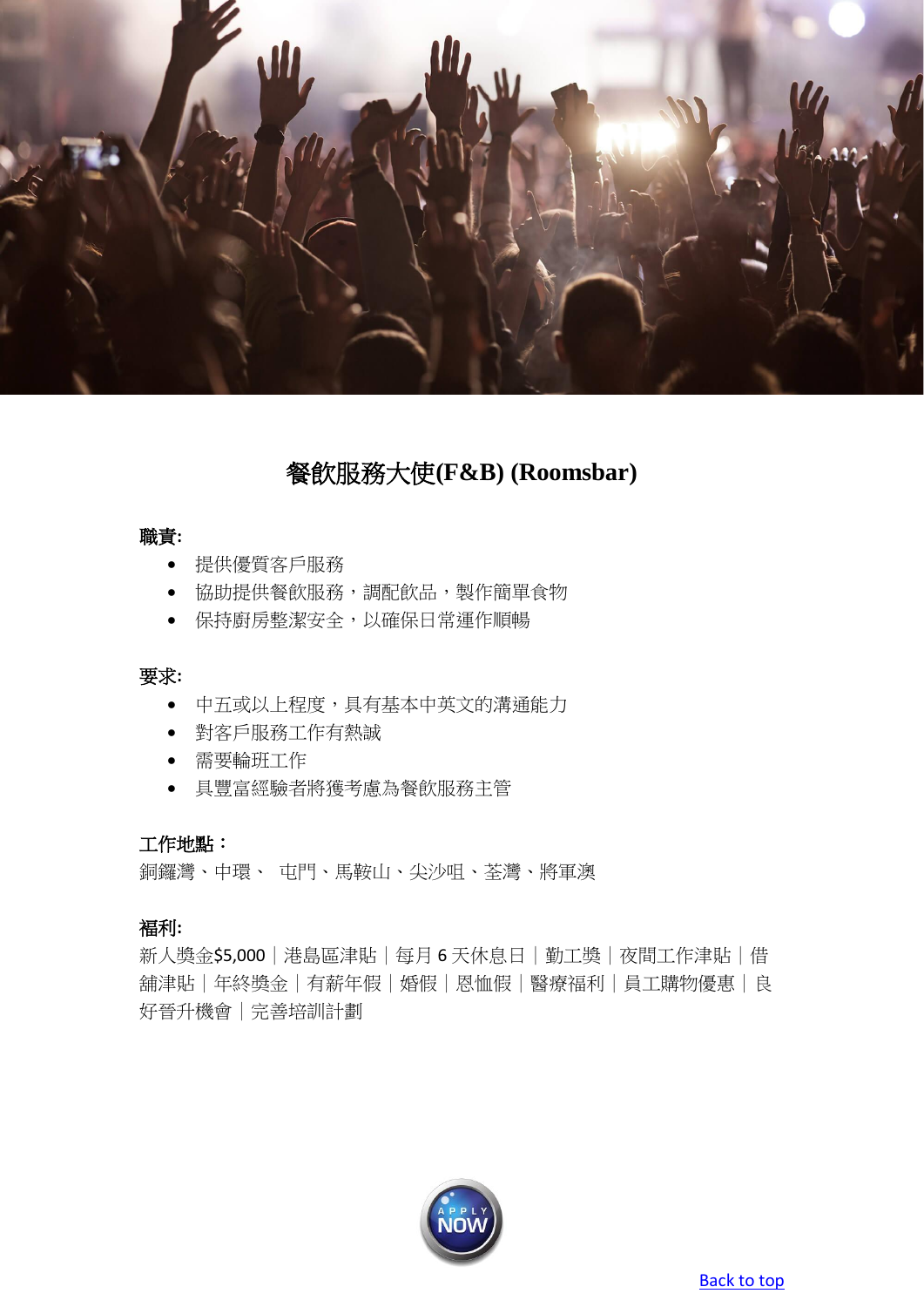

# 咖啡師 **(Roomsbar)**

#### <span id="page-4-0"></span>職責**:**

- 調製咖啡/飲品
- 向顧客提供優質的餐飲服務
- 處理店內日常運作,包括確保食品新鮮及庫存足夠
- 維持店內整齊衛生

#### 要求**:**

- 中五或以上程度,完成咖啡調配證書課程將獲優先考慮
- 1-2 年咖啡師經驗
- 積極主動,對工作有熱誠,具自發性、富責任感及團隊精神
- 需輪班工作

### 工作地點:

銅鑼灣、中環、 屯門、馬鞍山、尖沙咀、荃灣、將軍澳

### 褔利**:**

新人獎金\$5,000 | 港島區津貼 | 每月 6 天休息日 | 勤工獎 | 夜間工作津貼 | 借 舖津貼|年終獎金|有薪年假|婚假|恩恤假|醫療福利|員工購物優惠|良 好晉升機會|完善培訓計劃